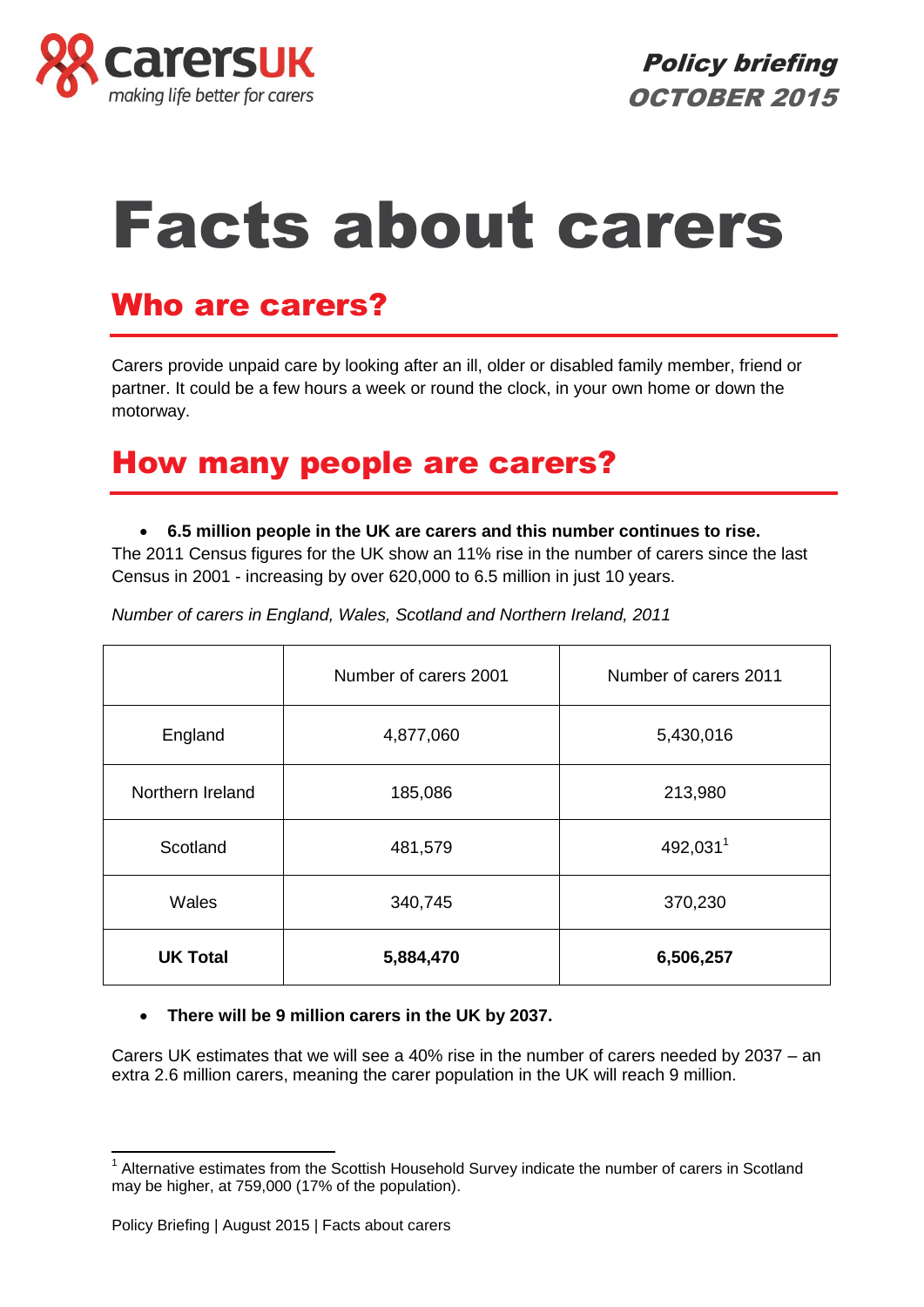



Carers are not a static population and each year millions of people take on caring responsibilities whilst caring comes to an end for millions of carers as the person they care for recovers, moves into residential care or passes away.

 **Every year over 2.1 million adults become carers and almost as many people find that their caring responsibilities come to an end.<sup>2</sup>**

This 'turnover' means that caring will touch the lives of most of the population, as we all need or provide care or support family members caring for loved ones at some point in our lives.

**3 in 5 people will be carers at some point in their lives.<sup>3</sup>**

# Number of hours of care provided

#### **1.4 million people provide over 50 hours of unpaid care per week.**

Almost 4 million of the UK's carers care for 1-19 hours each week. But the numbers caring round the clock, for 50 or more hours or more each week, are rising faster than the general carer population - an increase of 25% in the last ten years compared to an 11% rise in the total number of carers.

According to the Personal Social Services Survey of Adult Carers in England 2014-15, over a third of carers (38%) are caring for over 100 hours a week. 13.5% of carers care for 19 hours or less a week; 15% care for between 20 and 49 hours a week and almost 14% care for between 50 and 100 hours a week. However the impact of caring is not just dictated by the number of hours of care provided. If you are working full-time, combining caring with looking after young children, or having to travel long distances to provide care, then even having to provide a few hours of care a week can have a serious impact on your life.

# Valuing carers

 $\overline{a}$ 

The vast majority of care in the UK is provided by family and friends, who make up the UK's 6.5 million carers. Social services and the NHS rely on carers' willingness and ability to provide care and without it they would collapse.

 **The care provided unpaid, by the nations' carers is worth an estimated £119bn per year – considerably more than total spending on the NHS in England. 4** 

<sup>2</sup> Analysis conducted for Carers UK by Michael Hirst (2014) Transitions into and out of unpaid care

<sup>&</sup>lt;sup>3</sup> Carers UK (2001) It Could Be You – A report on the chances of becoming a carer

<sup>&</sup>lt;sup>4</sup> Carers UK and the University of Leeds (2011) Valuing Carers 2011: Calculating the value of carers' support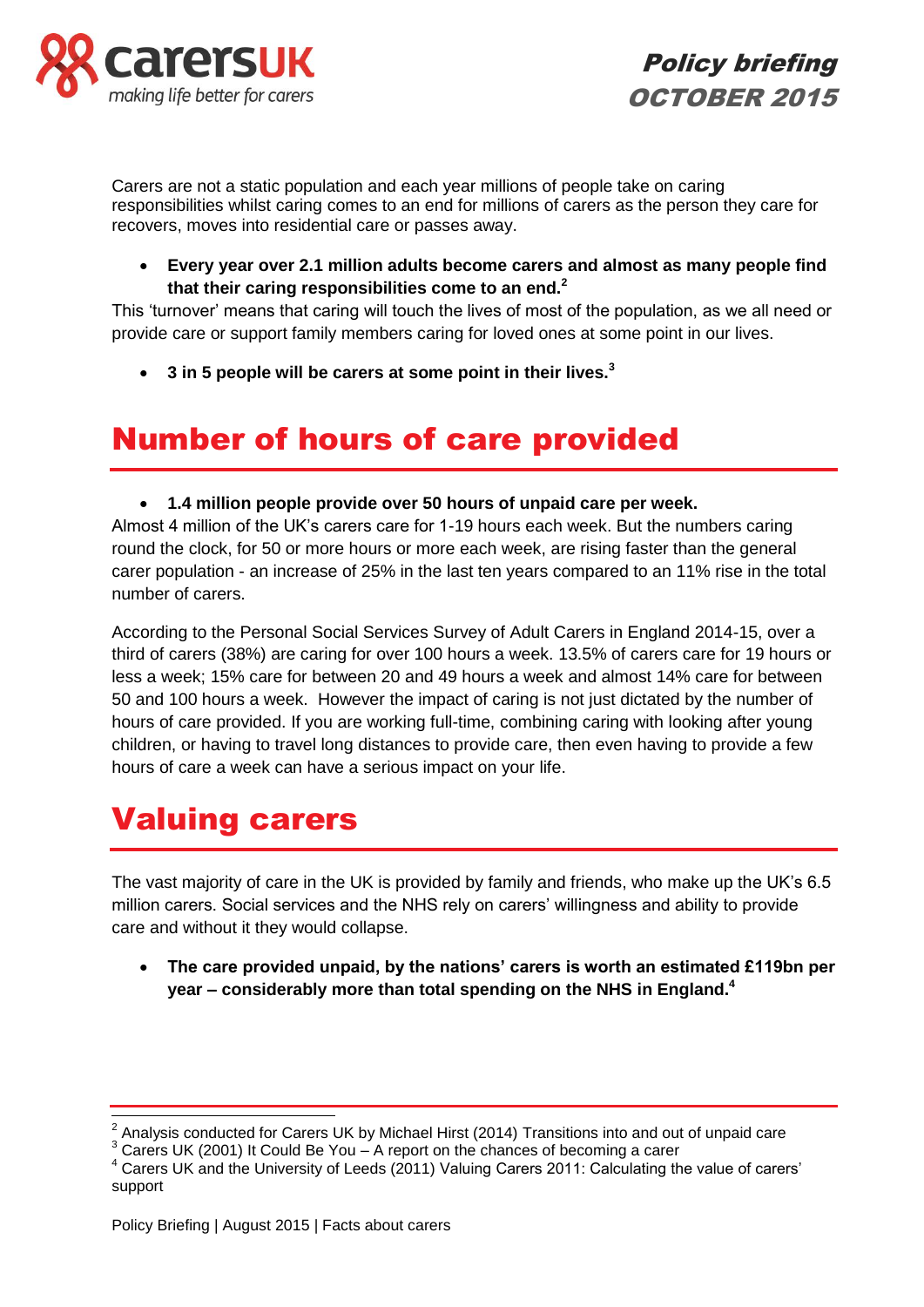

Policy briefing OCTOBER 2015

# Carer demographics

### **Age**

#### **One in five people aged 50-64 are carers.**

The majority of carers are of working age and the peak age for caring is 50-64 - over 2 million people in this age bracket are carers.<sup>5</sup>

 **Almost 1.3 million people in England and Wales aged 65 or older are carers.** The number of carers over the age of 65 is increasing more rapidly than the general carer population. Whilst the total number of carers has risen by 11% since 2001, the number of older carers rose by 35%.

The 2011 Census indicated that almost 178,000 under 18s have caring responsibilities. The vast majority are providing under 20 hours of care a week, however thousands provide even higher levels of care. This is a wide spectrum which means caring will affect these young people in different ways. For example, there is a big difference between a child helping parents to bathe a disabled brother or sister and being the sole support for a lone parent with a severe mental health condition. Broader definitions put the figure of young carers higher, as close to three million children live in households with a disabled family member but not all of these will have caring responsibilities.<sup>6</sup>

### **Gender**

**58% of carers are female and 42% are male.<sup>7</sup>**

The Census shows that women are more likely to be carers than men. The percentage of carers who are female rises to 60% for those who are caring for 50 hours or more a week. $8$ Women make up 73% of the people receiving Carer's Allowance for caring 35 hours or more a week.

Caring also tends to affect men and women at different times. Women are much more likely to care in middle age.

 **1 in 4 women aged 50-64 have caring responsibilities, compared to 1 in 6 men.<sup>9</sup>** Women have a 50:50 chance of providing care by the time they are 59; compared with men who have the same chance by the time they are 75 years old. Women are more likely to be

 $\overline{a}$ 

 $<sup>5</sup>$  Census 2011</sup>

<sup>&</sup>lt;sup>6</sup> Becker, Dearden, and Aldridge (2001) 'Children's labour of love? Young carers and care work' in

<sup>&#</sup>x27;Hidden Hands: International perspectives on children's work and labour'

 $7$  Census 2011

<sup>8</sup> Schodo 2011<br>
<sup>8</sup> NHS Information Centre for Health and Social Care (2010) Survey of Carers in Households 2009/10 <sup>9</sup> Census 2011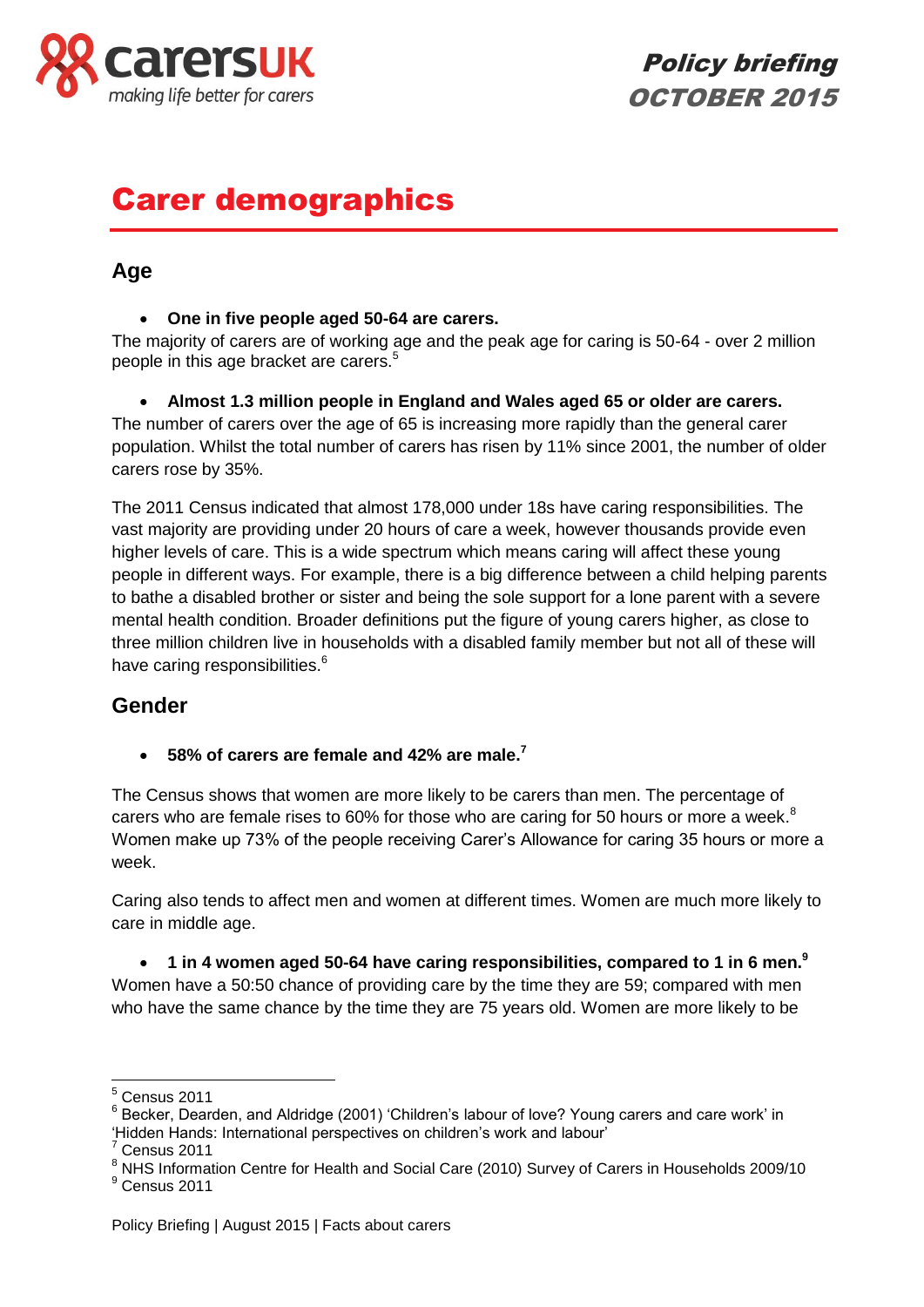

Policy briefing OCTOBER 2015

sandwich carers (combining eldercare and childcare) are also more likely to give up work in order to care.<sup>10</sup>

#### **59% of carers over 85 are men and 41% are female**

The imbalance reduces amongst older carers; the gender split is 50:50 of carers aged between 75 and 84. Carers over 85 are more likely to be male (59%) than female (41%)  $^{11}$  – many caring for their partners.

### **Black, Asian and Minority Ethnic (BAME) carers**

 **The 2011 Census showed that there were just under 600,000 BAME carers in England and Wales.** 

2011 data indicates that a smaller proportion of the BAME population provides care than the White British population. However the BAME population is much younger and therefore less likely to have older parents or other relatives needing care. Analysis by University of Leeds has, in the past, suggested that, when age is accounted for, BAME families are more likely to provide care for older or disabled loved ones.<sup>12</sup> The NHS Information Centre Survey of Carers in Households found that BAME carers are more likely than White carers to provide support for at least 20 hours a week (56% compared to  $47\%$ ).<sup>13</sup>

Carers UK's evidence indicates that BAME carers are less likely to be receiving practical and financial support with caring and more likely to miss out on accessing support for longer – often as a result of a lack of advice and information and struggling to access culturally appropriate services.<sup>14</sup>

### **LGBT carers**

-

Whilst there are no clear statistics on LGBT carers, the ONS calculates this figure at 1.5% of the population (with 1.5% of men saying they are gay and 0.7% of women saying they are lesbian; 0.3% of men identifying as bisexual compared to 0.5% of women). However, this figure is believed to be much higher, owing to a lingering taboo around reporting of sexual orientation: the charity Stonewall estimates that 5-7% of the population is gay, lesbian, bisexual and transsexual. Based on the estimates from Stonewall that 3.7 million people in the UK are LGBT, Carers UK estimates there are 390,000 LGBT carers in Britain. According to a recent Stonewall report, one in twenty (5%) staff in the social care profession have witnessed other colleagues

 $10$  Carers UK (2000) It Could Be You and Carers UK (2014) Caring & Family Finances Inquiry UK Report  $11$  Census 2011

<sup>&</sup>lt;sup>12</sup> Carers UK (2001) Who cares wins, statistical analysis of the Census

<sup>&</sup>lt;sup>13</sup> NHS Information Centre for Health and Social Care (2010) Survey of Carers in Households 2009/10

 $14$  Echoing the findings of Carers UK (2001) Who cares wins, statistical analysis of the Census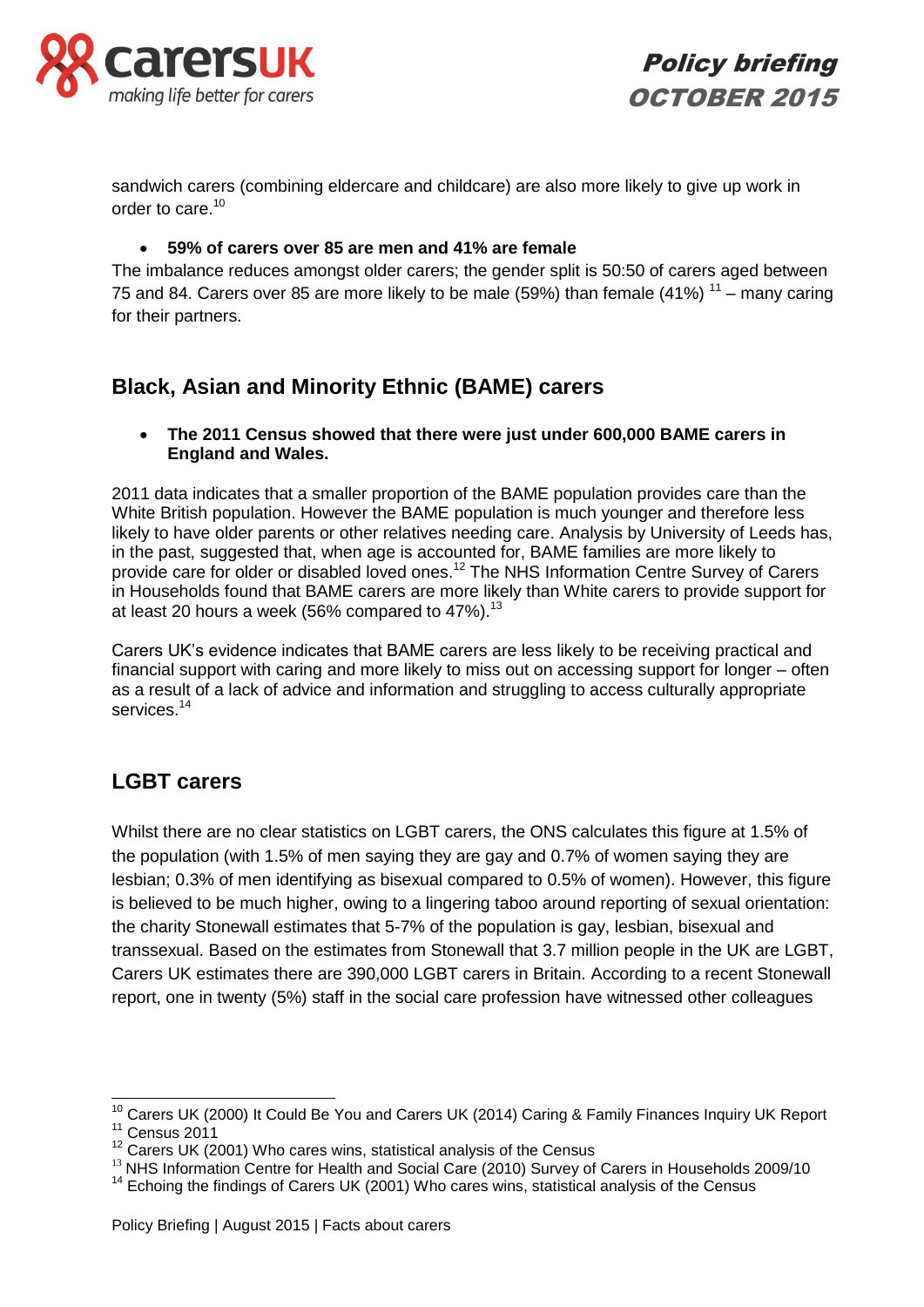

Policy briefing OCTOBER 2015

discriminate against or provide a patient or service user with poorer treatment because they are lesbian, gay or bisexual in the last five years.<sup>15</sup>

### **Disabled carers**

Many carers report that caring results in a negative and often lasting impact on their physical and mental health, but as with the rest of the population, many people with existing disabilities or long-term conditions also take on caring responsibilities. The 2011 Census shows that, in England and Wales alone, almost 390,000 carers report being in bad health.

According to the NHS Information Centre Survey of Carers in Households, 27% of carers were in receipt of Disability Living Allowance as a result of their own disability or ill health.<sup>16</sup>

Contributions from disabled carers to Carers UK's Caring & Family Finances Inquiry indicated that carers with disabilities are significantly more likely to give up work to care (61% of working age disabled carers compared to 52% of non-disabled working age carers) and were much less likely to be in paid work alongside caring (only 18% were in paid work alongside caring, compared to 33% of carers who were not disabled). Because many working age disabled carers were caring for partners they were also substantially more likely to be on lower incomes or have no-one in their household in paid work - three quarters (74%) of carers receiving Disability Living Allowance were in this situation, compared to 55% of all working age carers.

Carers who have an illness or disability themselves were also significantly more likely to be in debt and much higher levels of debt than other carers – with these carers reporting this resulted from a combination of their own additional disability-related costs and reduced earnings. Of respondents to Carers UK's State of Caring 2015 survey, 60% of those who considered themselves to have a disability said their financial circumstances were affecting their health.<sup>17</sup>

# What kind of care do carers provide?

The amount and type of care that carers provide varies considerably. A carer might provide a few hours of care a week - shopping, collecting medication and taking someone to medical appointments - or they may care around the clock. According to the NHS Information Centre Survey of Carers in Households:

- 82% provide practical help such as preparing meals, doing laundry or shopping.
- 76% keep an eve on the person they care for
- 68% keep them company

 $\overline{1}$ 

- 62% take the person they care for out
- 49% help the person they care for with financial matters
- 47% help the person they care for deal with care services and benefits
- 38% help with aspects of personal care such as

<sup>&</sup>lt;sup>15</sup> Stonewall (2015) Unhealthy Attitudes: The treatment of LGBT people within health and social care services

<sup>&</sup>lt;sup>16</sup> NHS Information Centre for Health and Social Care (2010) Survey of Carers in Households 2009/10 <sup>17</sup> Carers UK (2015) State of Caring 2015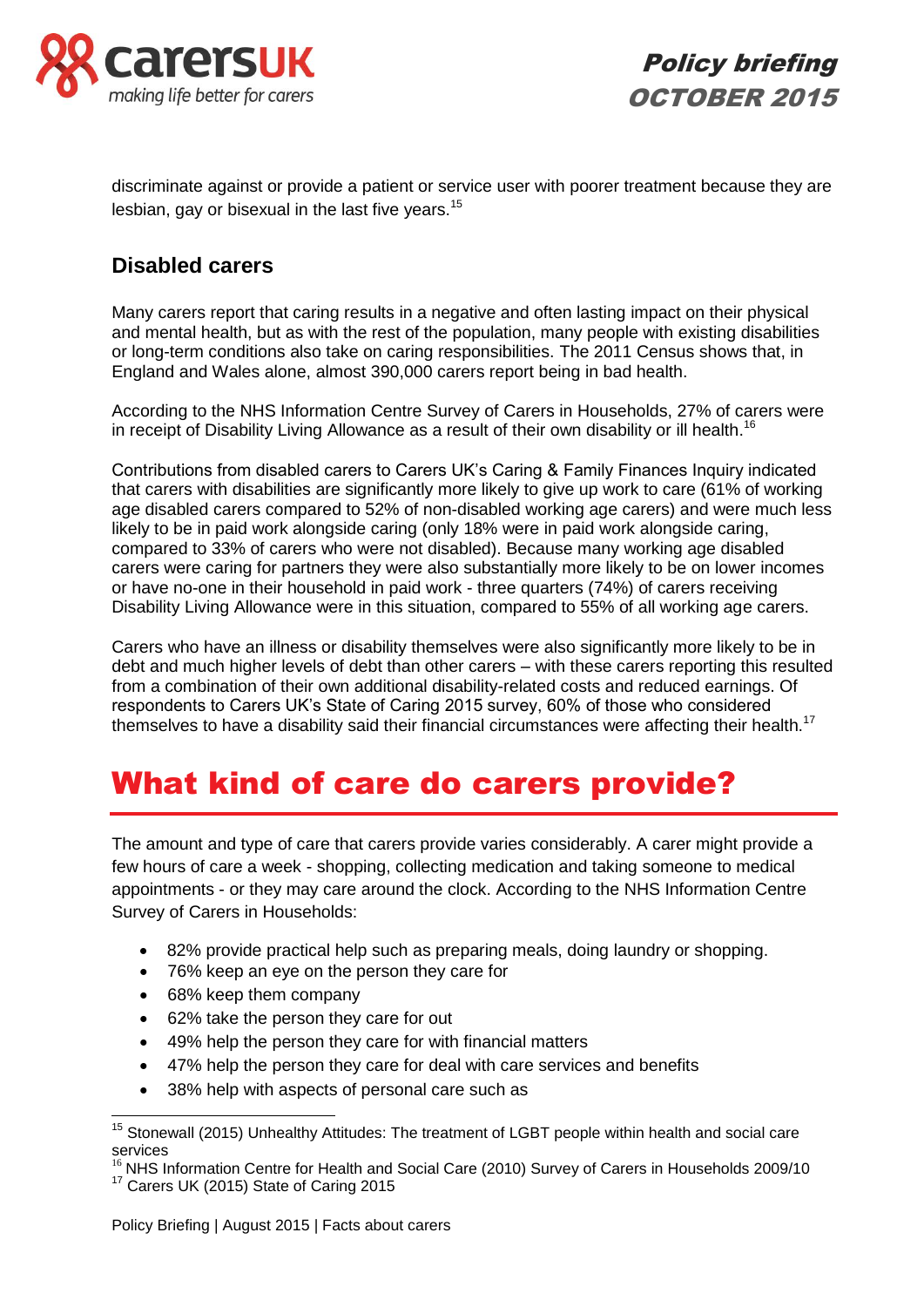

• 38% provide physical help

The type of care provided varies with the number of hours a carer provides and whether they are caring at a distance or not.

- For example 57% of those caring for 20 or more hours a week helped with person care, only 21% of those caring for less time did the same
- 54% of carers who cared or 20 hours or more per week provided physical help; in comparison 23% of carers who cared for less than 20 hours provided this type of help
- 54% of carers who provide more than 20 hours a week help their cared for person by giving medicines but only 17% of those providing fewer hours of care did.
- Those caring for someone in their household, rather than at a distance, were more likely to perform more personal tasks such as personal care (54% compared with 22%), physical help (49% compared with 25%) and giving medicines (50% compared with 18%)

# Who do they care for?

According to an NHS Information Centre survey:

- Most carers (40%) care for their parents or parents-in-law
- Over a quarter (26%) care for their spouse or partner.
- People caring for disabled children under 18 account for 8% of carers and 5% of carers are looking after adult children.
- A further 4% care for their grandparents and 7% care for another relative.
- Whilst the majority care for relatives, one in ten carers (9%) care for a friend or neighbour.

Most carers care for just one person (83%), but 14% care for two people and 3% are caring for at least three people.<sup>18</sup>

- 58% of carers look after someone with a physical disability
- 20% look after someone with a sensory impairment
- 13% care for someone with a mental health problem
- 10% care for someone with dementia.

Around half of carers are caring for someone in the same household and half care for someone living elsewhere.<sup>19</sup> This changes across different age groups, whilst younger carers are evenly split, carers aged 45-64 are much more likely to be caring for someone living in another household (typically an older parent) and older carers are much more likely to be living with the person they care for as many care for their partners.

 $\overline{1}$ 

<sup>&</sup>lt;sup>18</sup> NHS Information Centre for Health and Social Care (2010) Survey of Carers in Households 2009/10

<sup>&</sup>lt;sup>19</sup> NHS Information Centre for Health and Social Care (2010) Survey of Carers in Households 2009/10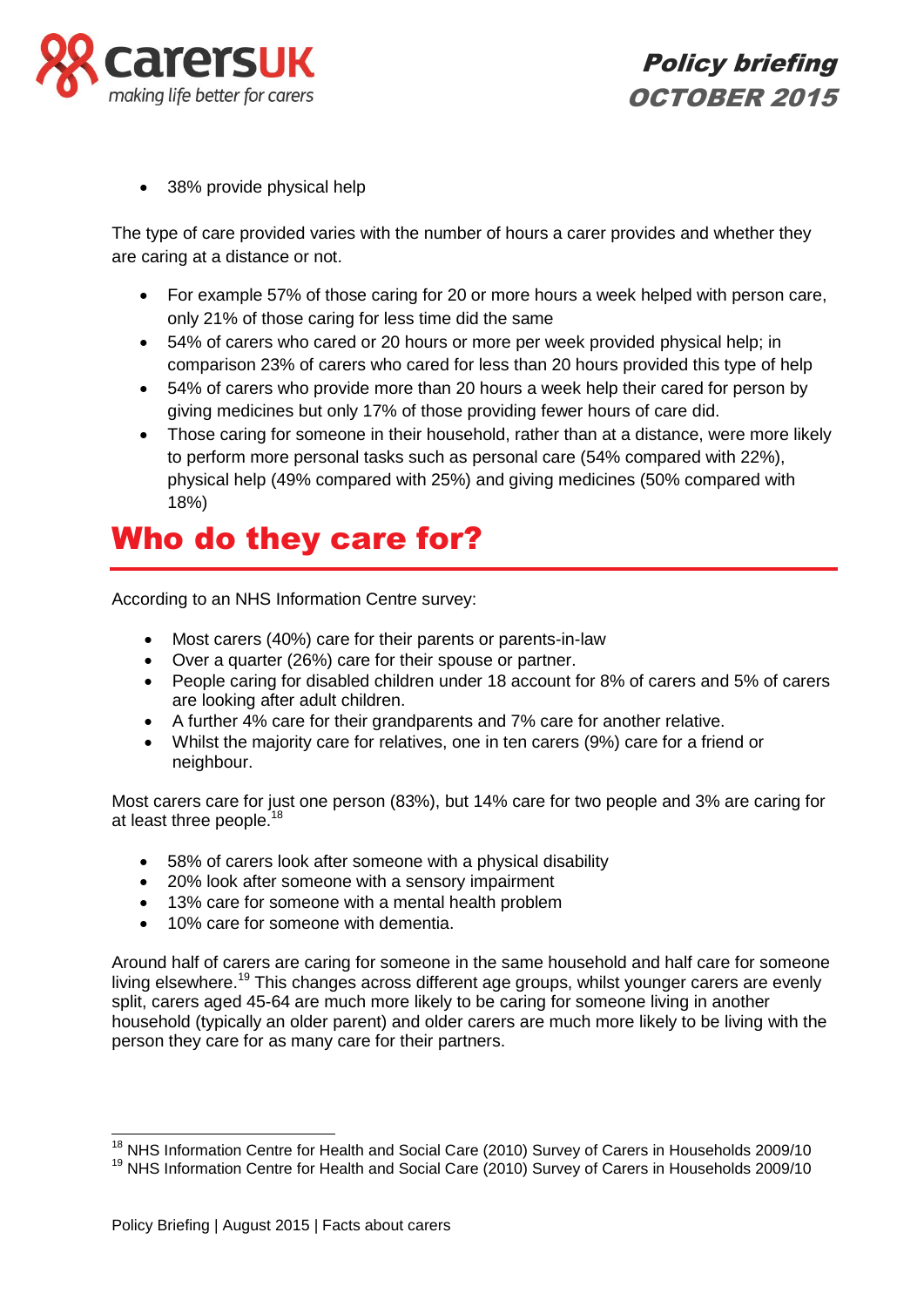



### **Caring at a Distance**

Carers UK's State of Caring Survey 2015 showed that of carers not living with the person they cared for just over a third (37%) lived within walking distance and 44% lived within a 30 minute journey of the person they cared for, but just under a quarter lived over half an hour away with 5% over 2 hours away. These 'distance carers' are more likely to be providing lower levels of care, but to be combining caring with work and often childcare for young families. The NHS Information Centre Survey for Carers in Households found that 76% of carers providing less than 20 hours of care a week were doing so in another household<sup>20</sup>,

### **Multigenerational Caring**

Polling suggests that as many as 2.4 million people are 'sandwich carers' – caring for an older or disabled loved one at the same time as they have young children.<sup>21</sup> This number is growing as the average age for having children rises and care needs amongst older relatives continues to grow. The peak age for these two family responsibilities to coincide is 40-44 for women, and 45-49 for men.

# The impact of caring

### **Financial**

-

Families often face additional costs associated with caring, like care services and assistive equipment; alongside higher living costs as ill health or disability push up household bills like heating and laundry bills and result in additional transport costs and hospital parking charges.

Different carers can face different costs. Carers UK's research indicates that working-age carers of partners and disabled children are most likely to report higher utility bills – reflecting the likelihood of living with the person they cared for. Caring at a distance, often for older parents living in a different part of the country, can result in very high transport costs.

**Half of working age carers live in a household where no-one is in paid work.<sup>22</sup>**

Just as their living costs rise, families also often face a lower income as caring and ill-health or disability reduce their ability to work.

 **Almost 1 in 3 (30%) carers had seen a drop of £20,000 or more a year in their household income as a result of caring.<sup>23</sup>**

 $20$  NHS Information Centre for Health and Social Care (2010) Survey of Carers in Households 2009/10 <sup>21</sup> YouGov Poll April 2012 (2012) YouGov and Engage Mutual Survey - polling a GB representative sample of 1,008 people aged 45-60 who had elderly parents and 500 people aged over 65 who had adult children.

 $2^2$  Carers UK (2014) Caring & Family Finances Inquiry UK Report

<sup>&</sup>lt;sup>23</sup> Carers UK (2014) Caring & Family Finances Inquiry UK Report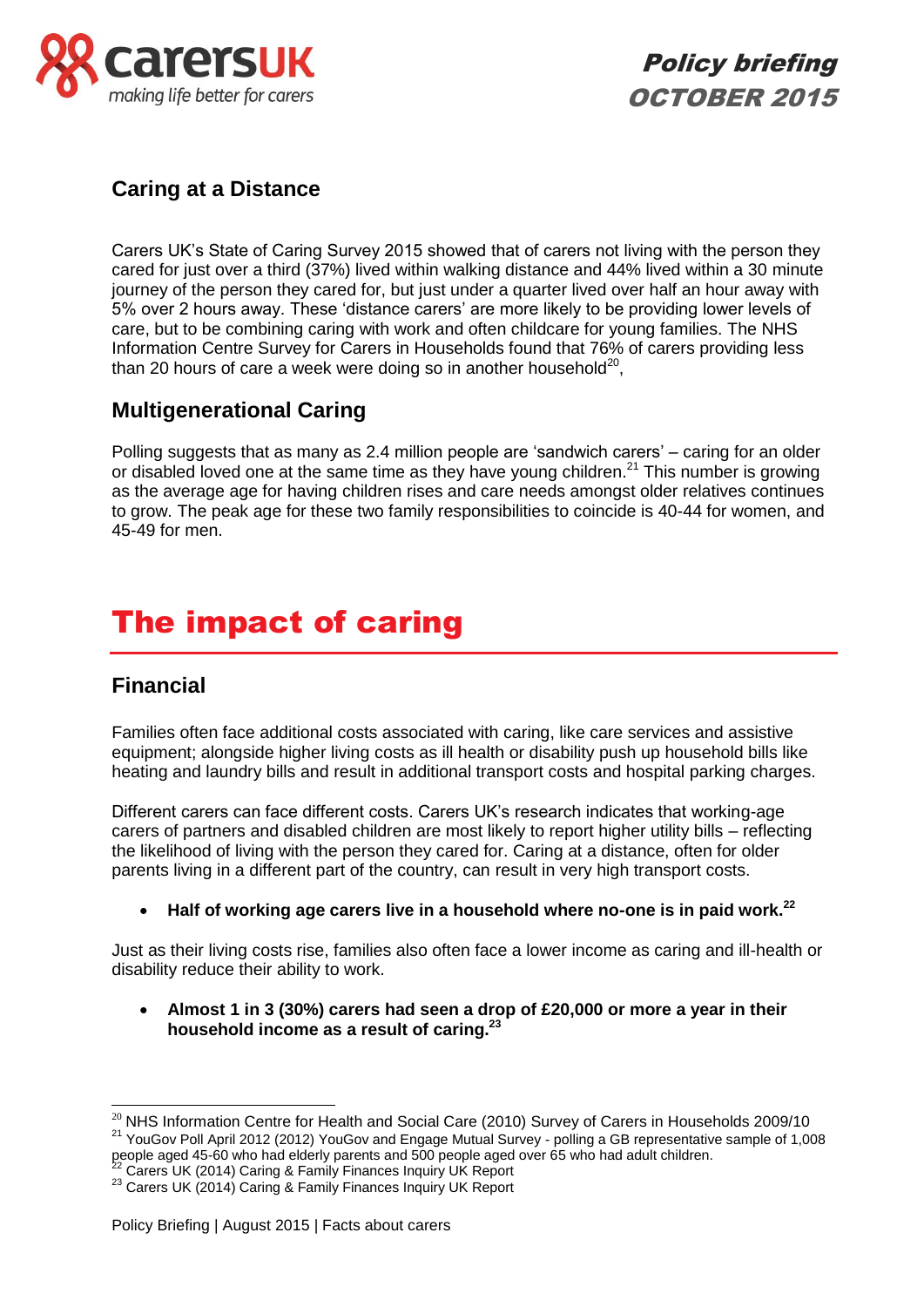

Policy briefing OCTOBER 2015

Carers can claim Carer's Allowance to help with the costs of caring; however, because of the low level of the payment and other entitlement conditions, including an earnings limit, the benefit is ineffective in preventing financial hardship. According to Carers UK's State of Caring Survey 2015:

**A third of carers had cut back on essentials like food and heating (32%).<sup>24</sup>**

The combination of higher costs and lower incomes can push families into financial crisis and lasting debt - one in ten carers had used up all their savings to pay basic bills and almost half  $(44%)$  had ended up in debt.<sup>25</sup>

**45% of carers said their financial circumstances were affecting their health.<sup>26</sup>**

The financial impact of caring is often exacerbated by delays in accessing benefits and other financial support. Caring can come as a shock and families, unprepared for the impact on their work and household bills, often report trying to cope with the costs of caring for months or years before they find help. Caring responsibilities which grow over time can also mean that individuals do not immediately recognise they have become a 'carer' or that support may be available. Too often health and social care services fail to identify carers and guide them to support.

 **42% of carers have missed out on financial support as a result of not getting the right information and advice.<sup>27</sup>**

### **Health**

 **Carers providing round the clock care are more than twice as likely to be in bad health than non-carers.<sup>28</sup>**

**The pressures of caring can take a toll on carers' physical and mental health.**54% of carers have suffered depression because of their caring role; carers also felt more anxious (77%) and more stressed (83%) because of their caring role<sup>29</sup>

This impact is often exacerbated by carers being unable to find time for medical check-ups or treatment, with two in five carers saying that they were forced to put off treatment because of their caring responsibilities – unable to trust or find suitable and affordable replacement care. $30$ Research by Carers UK includes cases of carers discharging themselves from hospital because of an absence of alternative care for the person they look after.

The GP Patient Survey in 2015 highlighted the impact of caring on carer health – whilst 51% of non-carers had a long-standing health condition this rose to 63% of all carers and 70% of carers

-

 $24$  Carers UK (2015) State of Caring 2015

 $25$  Carers UK (2014) Caring & Family Finances Inquiry UK Report

 $26$  Carers UK (2015) State of Caring 2015

<sup>&</sup>lt;sup>27</sup> Carers UK (2015) State of Caring 2015

<sup>28</sup> Census 2011

<sup>&</sup>lt;sup>29</sup> Carers UK (2015) State of Caring 2015

<sup>&</sup>lt;sup>30</sup> Carers Week (2012) In Sickness and In Health, published by Carers UK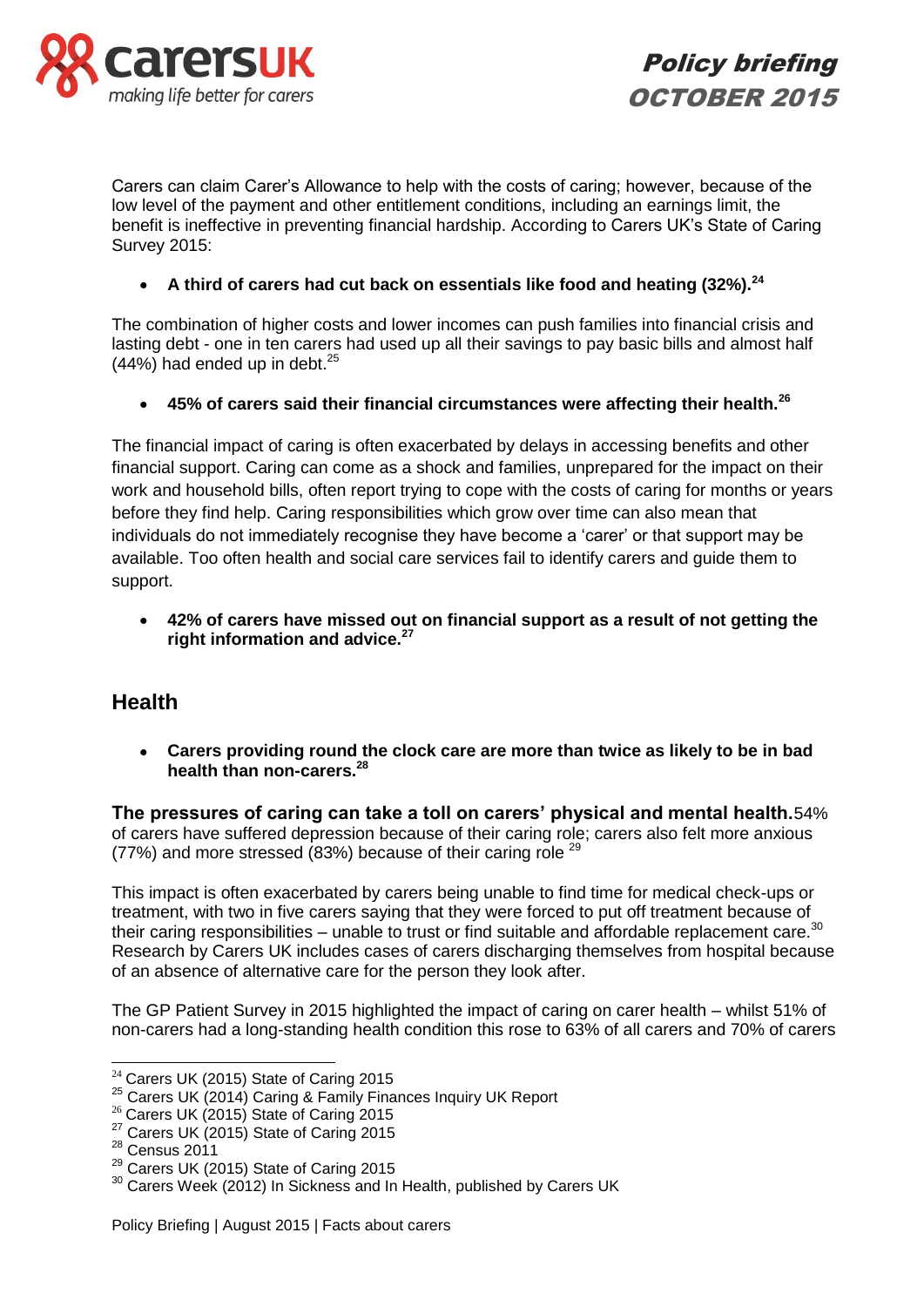

caring for 50 or more hours a week. The survey also highlighted higher levels of arthritis, high blood pressure, long-term back problems, diabetes, mobility problems, anxiety and depression amongst carers.

Research by Carers Scotland in 2011 found that almost half of carers with health problems reported that their conditions began after they started caring. Of those whose condition predated their caring role, a quarter said their condition had worsened since becoming a carer.<sup>31</sup> Carers attribute this health risk to a lack of support, with 64% citing a lack of practical support and 50% a lack of financial support, as major reasons for their poor health.<sup>32</sup>

Although most of the carers who were caring for at least 50 hours a week in a Carers UK survey had a GP who knew of their caring responsibilities (84%), of these carers, most (71%) said that their GP didn't do anything differently to accommodate them. Very few had a GP who gave regular carers health checks or did home or telephone appointments.<sup>33</sup>

### **Social exclusion and personal relationships**

 **61% of carers said that they were worried about the impact of caring on their relationships with friends and family.<sup>34</sup>**

Carers often report becoming isolated as a result of their caring responsibilities. Carers often attribute this about a lack of understanding about their caring role as well as leaving paid work and being unable to take time off from caring resulting in losing touch with friends, colleagues and family members. 57% of respondents to our State of Caring 2014 survey said they had lost touch with friends – almost half attributed this to a lack of practical support to enable them to socialise.

Research by Contact a Family shows that two thirds of families caring for disabled children reported feeling isolated frequently or all of the time. Again, half of these carers felt that the cause of their isolation was due to a lack of support from statutory services.<sup>35</sup>

In 2013 our State of Caring survey of heavy-end carers highlighted how many carers care alone, without support – with 37% saying they cared without any support from services or from friends and family, and a further 29% who cared with support from friends and family but none from services. This meant that 4 in 10 carers said they had not had a full day off from caring in over a year and half had not had a holiday away from home in the last five years.

Carers UK research has also shown further worrying evidence of the discrimination and prejudice often faced by families affected by disability, echoing recent reports by MS Society<sup>36</sup> and Scope.<sup>37</sup> In addition to direct discrimination as a result of the condition of the person needing care, the Equality Act 2010 also recognises that carers can face indirect discrimination as a result of their association with disability. One in eight carers responding to a survey in 2011

 $\overline{1}$  $31$  Carers Scotland (2011) Sick, Tired and Caring

<sup>&</sup>lt;sup>32</sup> Carers Week (2012) In Sickness and In Health, published by Carers UK

<sup>&</sup>lt;sup>33</sup> Carers UK (2011) State of Caring 2011

<sup>&</sup>lt;sup>34</sup> Carers UK (2015) State of Caring 2015

<sup>&</sup>lt;sup>35</sup> Contact a Family (2011) Forgotten Families: the impact of isolation on families with disabled children across the UK

<sup>&</sup>lt;sup>36</sup> MS Society (2012) Fighting Back - ordinary people battling the everyday effects of MS

<sup>&</sup>lt;sup>37</sup> Scope (2012) Disabled people point to issue of 'benefit scroungers' as discrimination increases [www.scope.org.uk/news/discrimination](http://www.scope.org.uk/news/discrimination)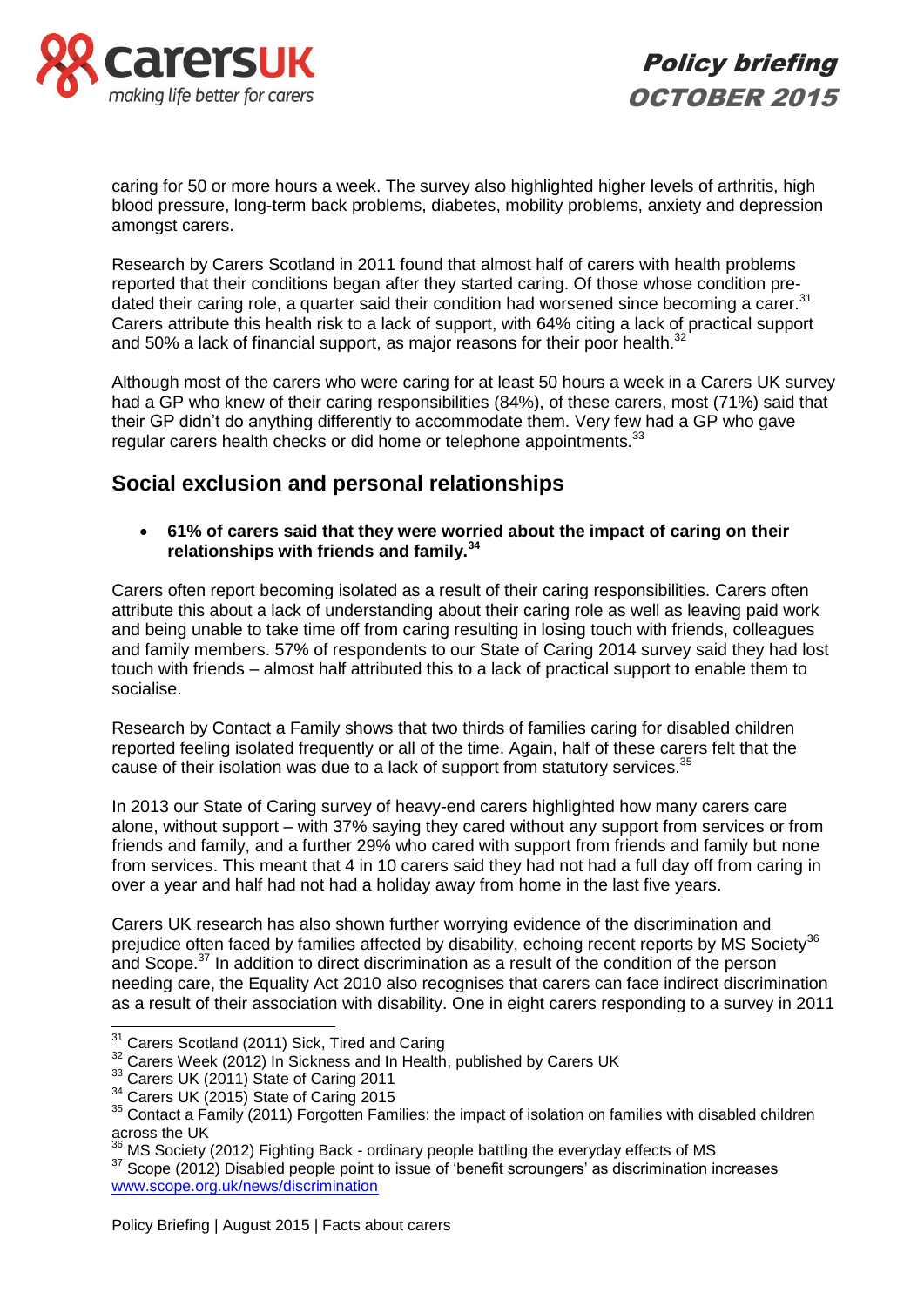

Policy briefing OCTOBER 2015

felt they and/or the person they cared for had been denied services as a result of their disability or their caring responsibilities, 17% felt they were treated negatively because they received benefits and a shocking 14% had been victims of crime like damage to property or verbal abuse. $38$ 

**In 2014, half of carers (49%) said they feel society does not think about them at all.** 

### **Work and caring**

**3 million people combine caring for a loved one with paid work.<sup>39</sup>**

The 2011 Census found that around half of the UK's carers combine work with unpaid caring responsibilities. Over two million carers work full-time and one million part-time. Whilst part-time working is much more common amongst carers than non-carers, carers are also more likely to stop working altogether as they struggle to switch to part-time hours.<sup>40</sup>

 **Over 2 million people have given up work at some point to care for loved ones, 3 million have reduced working hours.<sup>41</sup>**

The peak age of caring also often coincides with the peak of an individual's career in their 40s-60s. National opinion polling for Carers UK's Caring & Family Finances Inquiry showed that middle-aged people with caring responsibilities were more likely than carers of other ages to have given up work, reduced working hours and see a negative impact on their work, like stress and tiredness. In particular, women aged 45-54 were more than twice as likely as other carers to have reduced working hours as a result of caring responsibilities. 71% of working carers have felt lonely or isolated in the workplace as result of their caring responsibilities $42$ .

**70% of carers were over £10,000 worse off as a result of reduced earnings.<sup>43</sup>**

Carers report very significant drops in income as a result of reduced working hours – 1 in 3 (30%) had seen a drop of £20,000 a year in their household income as a result of taking on caring responsibilities.

Caring can have a long-term impact on ability to work, as a loss of skills, knowledge, experience and confidence make returning to work when caring ends extremely challenging. Evidence from Carers UK's Caring & Family Finances Inquiry indicated that former carers, who are of working age, remain significantly less likely to be in work than non-carers of working age.<sup>44</sup> The loss of earnings, savings and pension contributions can mean carers face long-term financial hardship into retirement.

Caring also affects the type of work which carers are able to take on. Many find local, flexible, often low-skilled and low-paid work which can fit around caring. Evidence from the Carers,

<sup>-</sup><sup>38</sup> Carers UK (2011) State of Caring Survey 2011

<sup>39</sup> Census 2011

<sup>40</sup> OECD (2011) Help Wanted? Providing and Paying for Long-Term Care

<sup>&</sup>lt;sup>41</sup> Carers UK and YouGov (2013) as part of Caring & Family Finances Inquiry UK Report (2014) Carers UK

 $42$  Employers for Carers and Carers UK (2015) Caring and isolation in the workplace

<sup>&</sup>lt;sup>43</sup> Carers UK (2014) Caring & Family Finances Inquiry UK Report

<sup>44</sup> Carers UK (2014) Caring & Family Finances Inquiry UK Report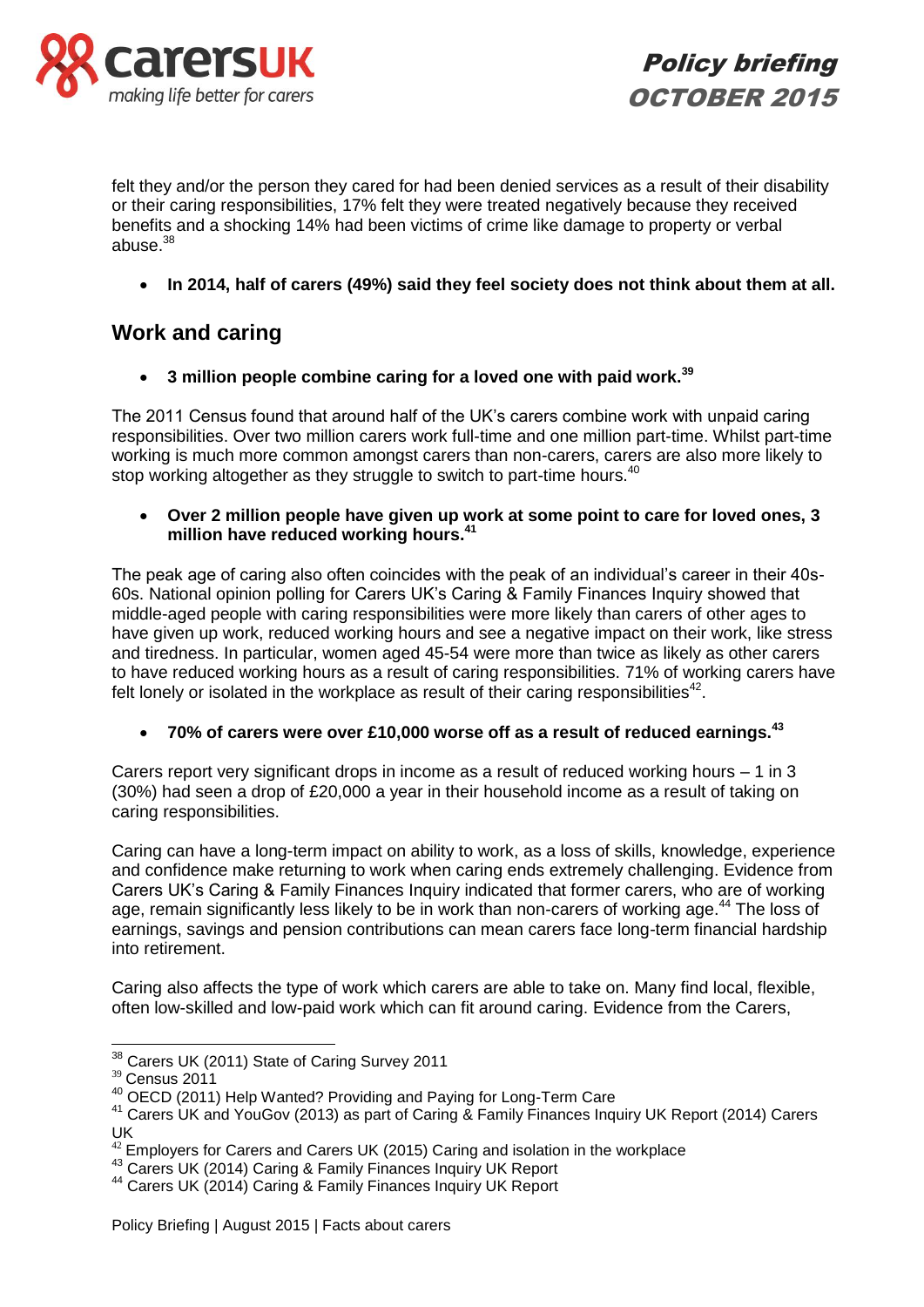

Employment and Services research by University of Leeds and Carers UK analysis of the Census showed how carers of both genders, but particularly women, are likely to be in 'elementary occupations' – process plant and machine operative jobs, or sales, customer services or personal services.<sup>45</sup> Carers managing to juggle work and care describe having to forgo promotion or miss job opportunities because they cannot increase working hours or move to take up a new position. Almost one in four (23%) say they have changed their working pattern to care and a further third were anxious that caring would impact on their capacity to work in the future.<sup>46</sup>

 **Half of carers cited problems with accessing suitable care services as a reason they gave up work or reduced working hours.<sup>47</sup>**

When asked why they have reduced working hours, given up work or find combining the two so stressful, carers are most likely to talk about the practical support from care services they receive. Services which are inflexible and cannot fit with working hours or are unreliable can make work impossible, but carers also describe being unable to find suitable care services to meet the needs of the person needing care, or find they are simply too expensive. This echoes a major research study of working carers in 2007, which found that only a quarter of them felt they had adequate support from formal services to enable them to combine work and care. Furthermore between 40 and 50 per cent of working carers said that a lack of flexibility and sensitivity in the delivery of services is hampering them. The majority of working carers say they need at least one type of formal service which they are not currently receiving.<sup>48</sup>

Of respondents to Carers UK's State of Caring 2015 survey, 51% said they had given up work. Over half (56%) of the carers who had given up work to care highlighted the stress of juggling work and care and a third (34%) the lack of suitable care services.<sup>49</sup> 13% have had to take a less qualified job or have turned down promotions to fit around their caring responsibilities and 21% have reduced their working hours to care.<sup>50</sup> Working carers often struggle to get time off to co-ordinated care services or attend medical appointments, 34% had used their annual leave to care and 21% had been forced to use sick leave.<sup>51</sup>

The impact of caring responsibilities on families' ability to work is a growing economic challenge for employers and the UK economy as well as families.

**Around one in nine workers in the UK has caring responsibilities.<sup>52</sup>**

#### **Estimates from Age UK showed a cost of £5.3 billion a year to the economy in lost earnings and tax revenue and additional benefit payments.<sup>53</sup>**

Findings of research by the Employers for Carers business forum into the impact of caring on their workforces, particularly sandwich caring and distance caring<sup>54</sup> have highlighted how the

 $\overline{a}$ 

 $45$  Carers UK (2006) More than a job: working carers: evidence from the 2001 Census

<sup>46</sup> Employers for Carers (2011) Caring at a Distance: Bridging the Gap

<sup>&</sup>lt;sup>47</sup> Carers UK (2014) Caring & Family Finances Inquiry UK Report

<sup>48</sup> Carers UK (2007) Carers, services and employment report series

<sup>&</sup>lt;sup>49</sup> Employers for Carers and Carers UK (2015) Caring and isolation in the workplace

<sup>&</sup>lt;sup>50</sup> Carers UK (2015) State of Caring 2015

<sup>&</sup>lt;sup>51</sup> Carers UK (2015) State of Caring 2015

 $52$  Census 2011

<sup>&</sup>lt;sup>53</sup> Age UK (2012) Care crisis wipes over £5.3 billion from the economy

<sup>&</sup>lt;sup>54</sup> Employers for Carers and Carers UK (2012) Sandwich caring (2013) Distance Caring